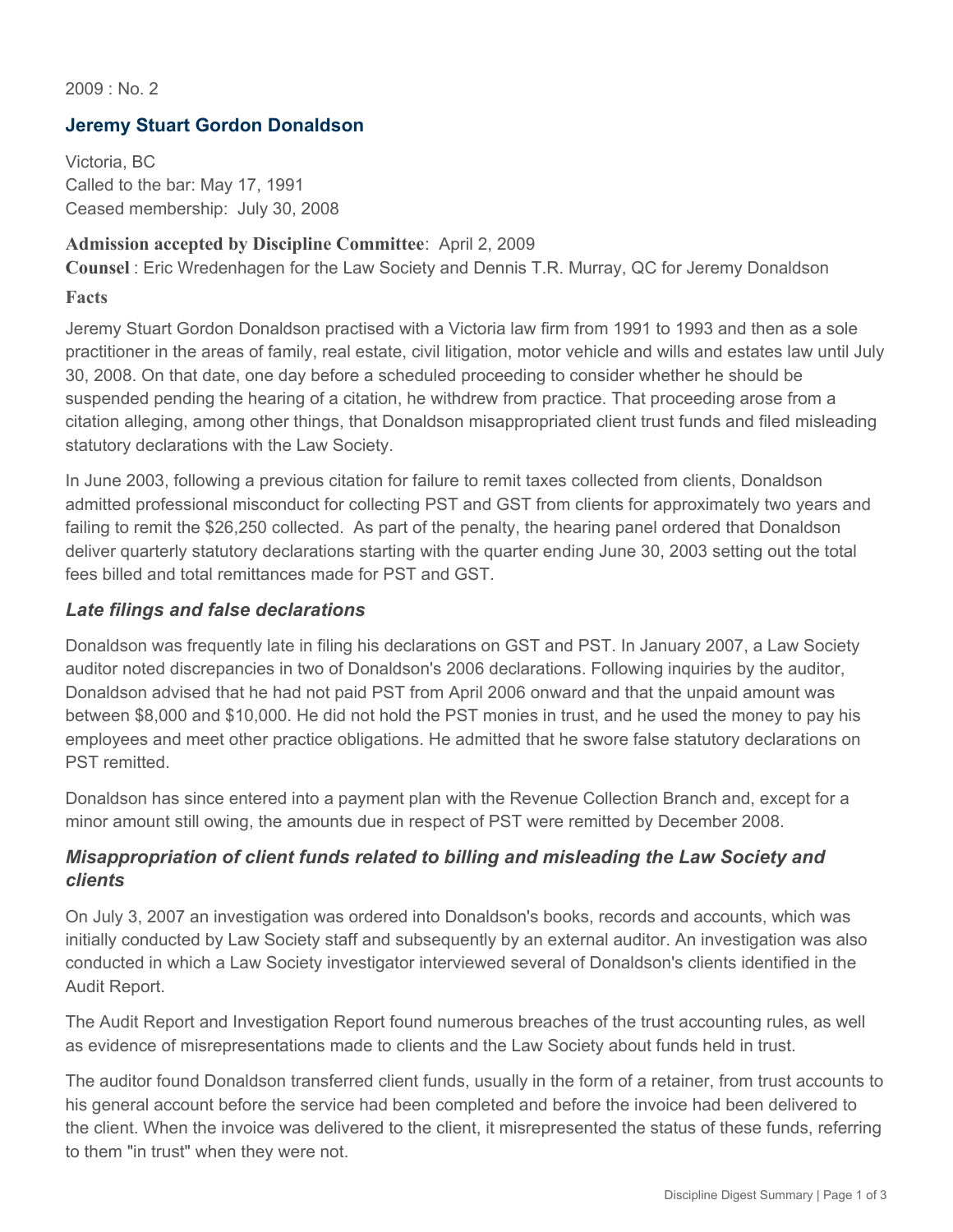Donaldson admitted to "pre-taking" fees prior to completing work in 13 separate client matters. He also admitted in one such case that he withdrew funds from trust where no work was ever done in respect of the funds withdrawn.

Donaldson further admitted that he misled his clients and sought to mislead the Law Society by rendering bills to clients that bore a different date from his file copy.

# *Misappropriation of trust balances*

Donaldson admitted that in September 2003 he cleared six client trust balances totalling \$273.63 and transferred the funds to his general account. He advised the Law Society that he will reimburse these clients.

## *Breach of the Professional Conduct Handbook*

Donaldson admitted that he breached Chapter 4, Rule 6 of the *Professional Conduct Handbook* by assisting his client DL in conduct that he knew was dishonest or fraudulent. Donaldson agreed to pay out DL's share of a personal injury settlement in cash, helping her to hide the payment and protect the value of an unspecified pension.

# *Breaches of Law Society Rules*

The Audit Report concluded and Donaldson admitted that between 2002 and 2007, he breached the Law Society accounting rules by:

- failing to carry out his duties and responsibilities under Division 7 (Trust Accounts and Other Client Property);
- depositing client trust funds directly to his general account;
- making payments from trust funds even though his trust accounting records were not current;
- withdrawing or authorizing the withdrawal of trust funds in payment of fees without first preparing a bill for those fees and immediately delivering the bill to the client;
- not keeping file copies of bills delivered to clients that accurately showed the dates charges were made;
- not recording each trust or general transaction promptly;
- following receipt of funds under Rule 3-61(2), not immediately delivering a bill or issuing to the client a receipt containing sufficient particulars to identify the service performed and disbursements incurred;
- not making the required trust reconciliations within 30 days of the effective date of the reconciliation; and
- upon discovering trust shortages, not immediately paying into his account enough funds to eliminate the shortage.

## **Admission**

Donaldson admitted that his conduct constitutes professional misconduct. Under Rule 4-21, the Discipline Committee accepted Donaldson's admission and undertakings:

1. to resign his membership in the Law Society and not to apply for reinstatement for 10 years starting July 30, 2008, the date he withdrew from practice;

2. not to apply for admission to the law society of any other province or territory in Canada without notifying the Law Society of BC; and

3. not to work for any lawyer or law firm or allow his name to appear on the letterhead of any lawyer or